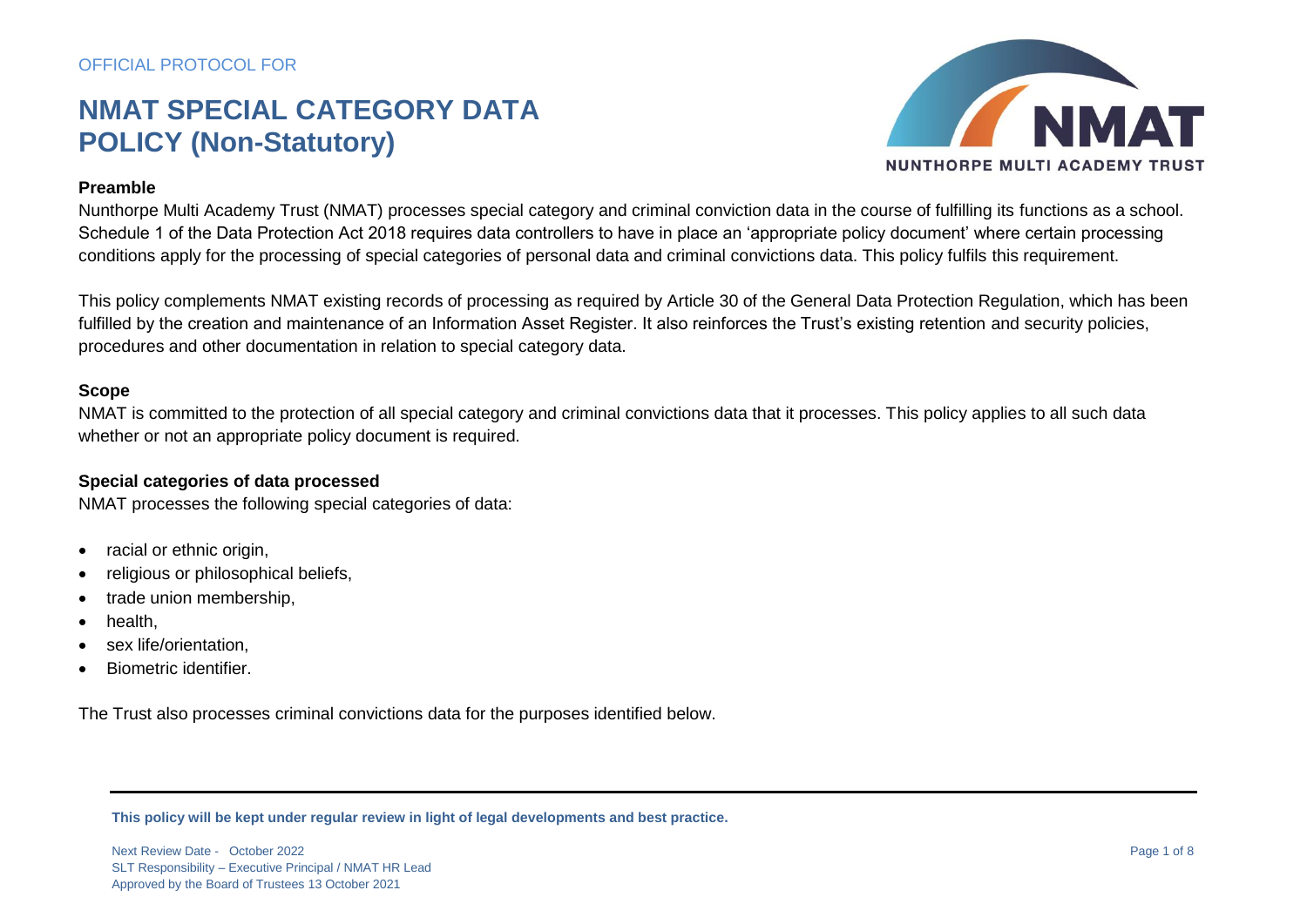

NMAT relies on the following processing conditions under Article 9 of the General Data Protection Regulation and Schedule 1 of the Data Protection Act 2018 to lawfully process special category and criminal convictions data:

| <b>Purposes</b>                   | <b>Examples of use (not</b>         | <b>Processing conditions</b>                                         |
|-----------------------------------|-------------------------------------|----------------------------------------------------------------------|
|                                   | exhaustive)                         |                                                                      |
| For the provision of education to | The use of special category data    | Article 9(2)(g) Substantial public interest                          |
| students, including providing     | to identify students who require    | Schedule 1, Part 2, 6 (2) statutory and government purposes          |
| support to students who are       | additional support.                 |                                                                      |
| recognised as having Special      |                                     |                                                                      |
| <b>Educational Needs.</b>         |                                     |                                                                      |
| To ensure the safety and          | Details of safeguarding concerns    | Article 9(2)(g) Substantial public interest                          |
| wellbeing of students.            | held in safeguarding files.         | Schedule 1, Part 2, 6 (2) statutory and government purposes          |
|                                   | Allergy and disability information. |                                                                      |
| Identification/ authentication    | Biometric (fingerprint) school      | Article 9 (2)(a) the data subject has given explicit consent to the  |
|                                   | meal payments.                      | processing of those personal data for one or more specified purposes |
| To monitor student attendance     | Medical reasons for absence.        | Article 9(2)(g) Substantial public interest                          |
|                                   |                                     | Schedule 1, Part 2, 6 (2) statutory and government purposes          |
| To maintain records of successful | Faith school prioritisation of      | Article 9(2)(g) Substantial public interest                          |
| and unsuccessful student          | students.                           | Schedule 1, Part 2, 6 (2) statutory and government purposes          |
| admissions                        |                                     |                                                                      |
| For the provision of school trips | Provision of dietary requirements   | Article 9(2)(g) Substantial public interest                          |
|                                   | to third parties involved with      | Schedule 1, Part 2, 6 (2) statutory and government purposes          |
|                                   | facilitating the school trip.       |                                                                      |
| For the provision of education in | Details of criminal convictions in  | Article 9(2)(g) Substantial public interest                          |
| respect of Looked After Children. | respect of child's parents.         | Schedule 1, Part 2, 6 (2) statutory and government purposes.         |
| The management of staff           | Personnel files identify medical    | Article 9(2)(b) Employment, social security and social protection    |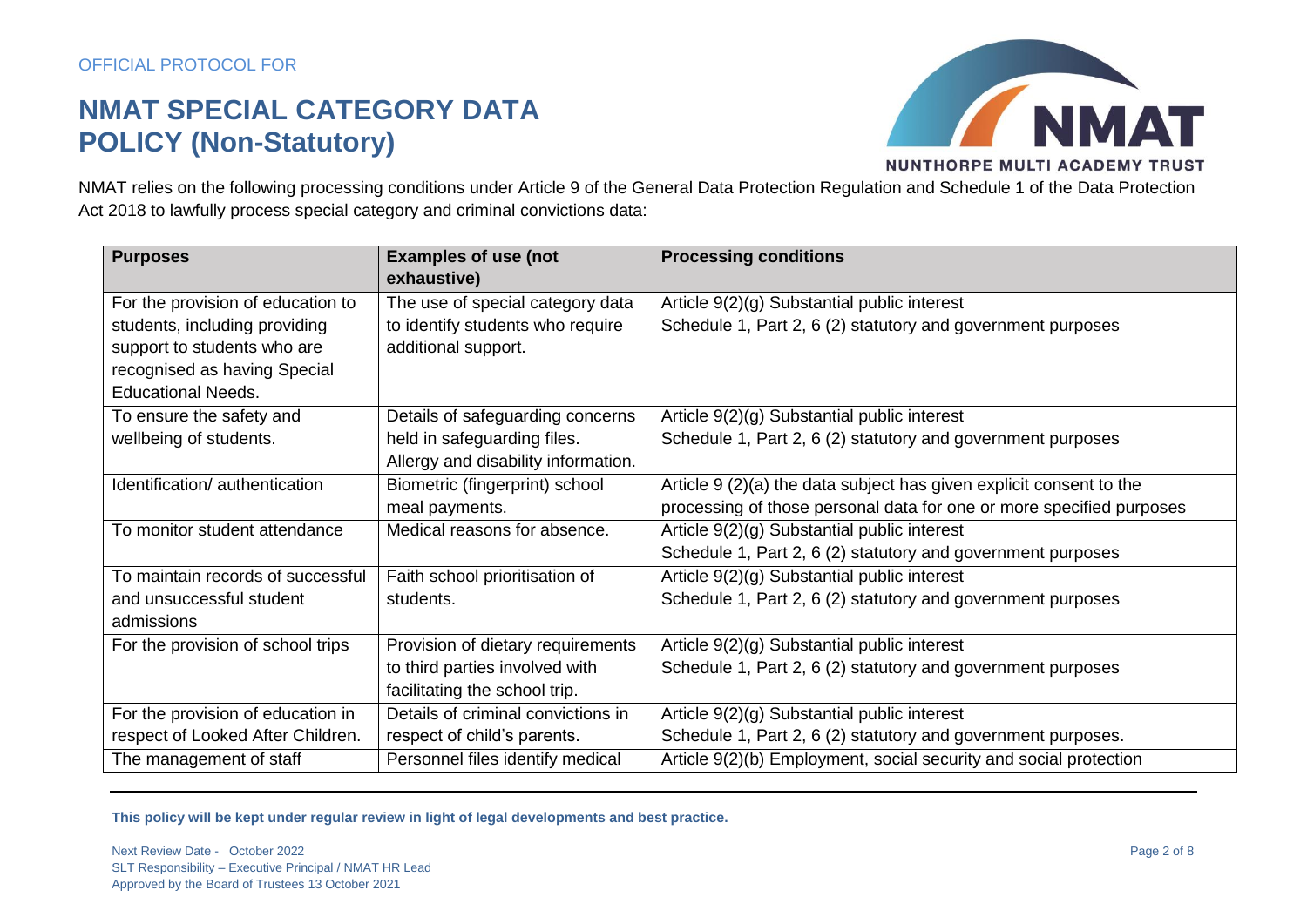

|                                      | reasons for absences. Handling     | Schedule 1 Part 1, 1(a) Processing necessary for the purposes of carrying    |
|--------------------------------------|------------------------------------|------------------------------------------------------------------------------|
|                                      | of disciplinary proceedings and    | out obligations and exercising specific rights of the controller and or data |
|                                      | grievances.                        | subject in the field of employment                                           |
| Recruitment and pre-employment       | DBS certificates.                  | Article 9(2)(b) Employment, social security and social protection            |
| checks                               | Eligibility to work status.        | Schedule 1 Part 1, 1(a) Processing necessary for the purposes of carrying    |
|                                      |                                    | out obligations and exercising specific rights of the controller and or data |
|                                      |                                    | subject in the field of employment.                                          |
| To facilitate the functioning of the | Governors will use special         | Article 9(2)(g) Substantial public interest                                  |
| Trust and governing bodies           | category data where applicable     | Schedule 1, Part 2, 6 (2) statutory and government purposes                  |
|                                      | when considering solutions to, for |                                                                              |
|                                      | example, access to school for a    |                                                                              |
|                                      | disabled student.                  |                                                                              |
| For the prevention and detection     | Potential special category and     | Article 9(2)(g) Substantial public interest                                  |
| of crime                             | criminal offence data shared       | Schedule 1, Part 2, 5 (10). Preventing or detecting unlawful acts            |
| The handling of complaints           | Complaint investigations may       | Article 9(2)(g) Substantial public interest                                  |
|                                      | involve reference to and use of    | Schedule 1, Part 2, 6 (2) statutory and government purposes                  |
|                                      | special category/ criminal         |                                                                              |
|                                      | conviction data where applicable   |                                                                              |
|                                      | to the content and nature of the   |                                                                              |
|                                      | complaint.                         |                                                                              |
| To fulfil legislative health and     | Staff heath information for        | Article 9(2)(g) Substantial public interest                                  |
| safety requirements                  | assessment of reasonable           | Schedule 1, Part 2, 6 (2) statutory and government purposes                  |
|                                      | adjustments.                       |                                                                              |
| <b>Equalities monitoring</b>         | Collection of staff and student    | Article 9(2)(g) Substantial public interest                                  |
|                                      | race, ethnicity and religious      | Schedule 1, Part 2, 6 (2) statutory and government purposes                  |
|                                      | background.                        |                                                                              |
|                                      |                                    |                                                                              |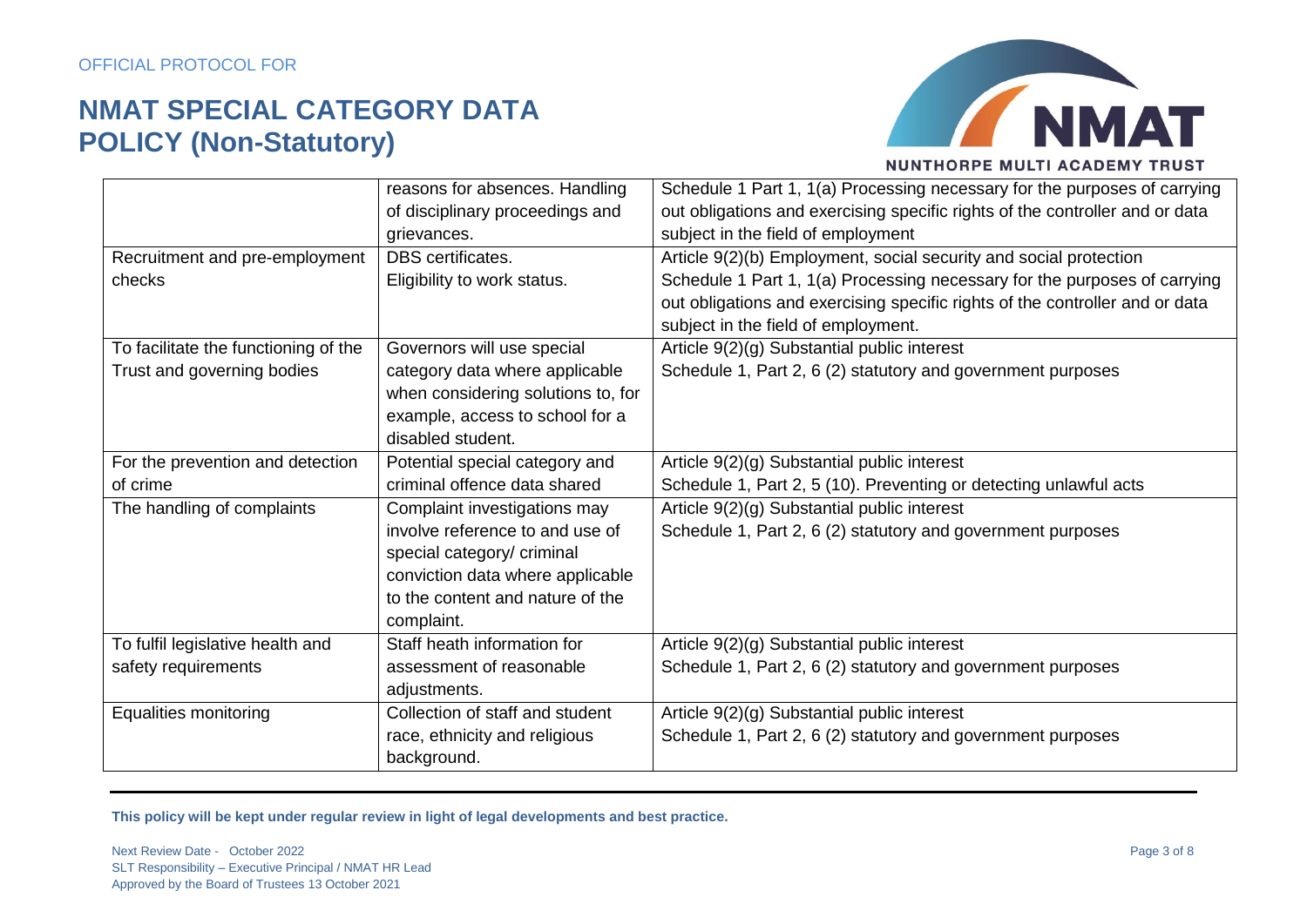

### **Compliance with Article 5 – The Data Protection Principles**

NMAT maintains documentation and implements procedures which ensures compliance with the Data Protection Principles under Article 5 of the General Data Protection Regulation.

| Document/procedure | <b>Principles</b>        | How document procedure aids compliance                                                           |
|--------------------|--------------------------|--------------------------------------------------------------------------------------------------|
| Privacy notices    | Accountability           | The Trust publishes a suite of privacy notices which stipulate that the Trust is the 'data       |
|                    | Lawfulness, fairness and | controller', the purposes for which the Trust processes special category data and the lawful     |
|                    | transparency             | bases we rely on to do this. This fulfils the Trust's duty to be transparent about the data that |
|                    | Purpose limitation       | it holds, how it is processed and that the Trust as the data controller is accountable.          |
|                    | Accuracy                 | All privacy notices provide details of how to make a data rights request, ensuring that data     |
|                    | Storage limitation       | subjects are able to check and challenge the lawfulness and accuracy of the data processed.      |
|                    | Data minimisation        | Privacy notices are updated where the Trust makes changes to the way it processes                |
|                    |                          | personal data.                                                                                   |
|                    |                          |                                                                                                  |
| <b>Policies</b>    | Accountability           | The Trust maintains a framework of information governance policies which detail the              |
|                    | Purpose limitation       | expectations and responsibilities of employees of the Trust. This includes, but is not limited   |
|                    | Storage limitation       | to, the following policies:                                                                      |
|                    | Security                 |                                                                                                  |
|                    | Accuracy                 | <b>Information Policy</b>                                                                        |
|                    | Data Minimisation        | <b>Information Security Policy</b>                                                               |
|                    |                          | Information Security Breach Reporting Policy                                                     |
|                    |                          | <b>Acceptable Use Policy</b>                                                                     |
|                    |                          | <b>Records Management Policy</b>                                                                 |
|                    |                          | <b>Archive Policy</b>                                                                            |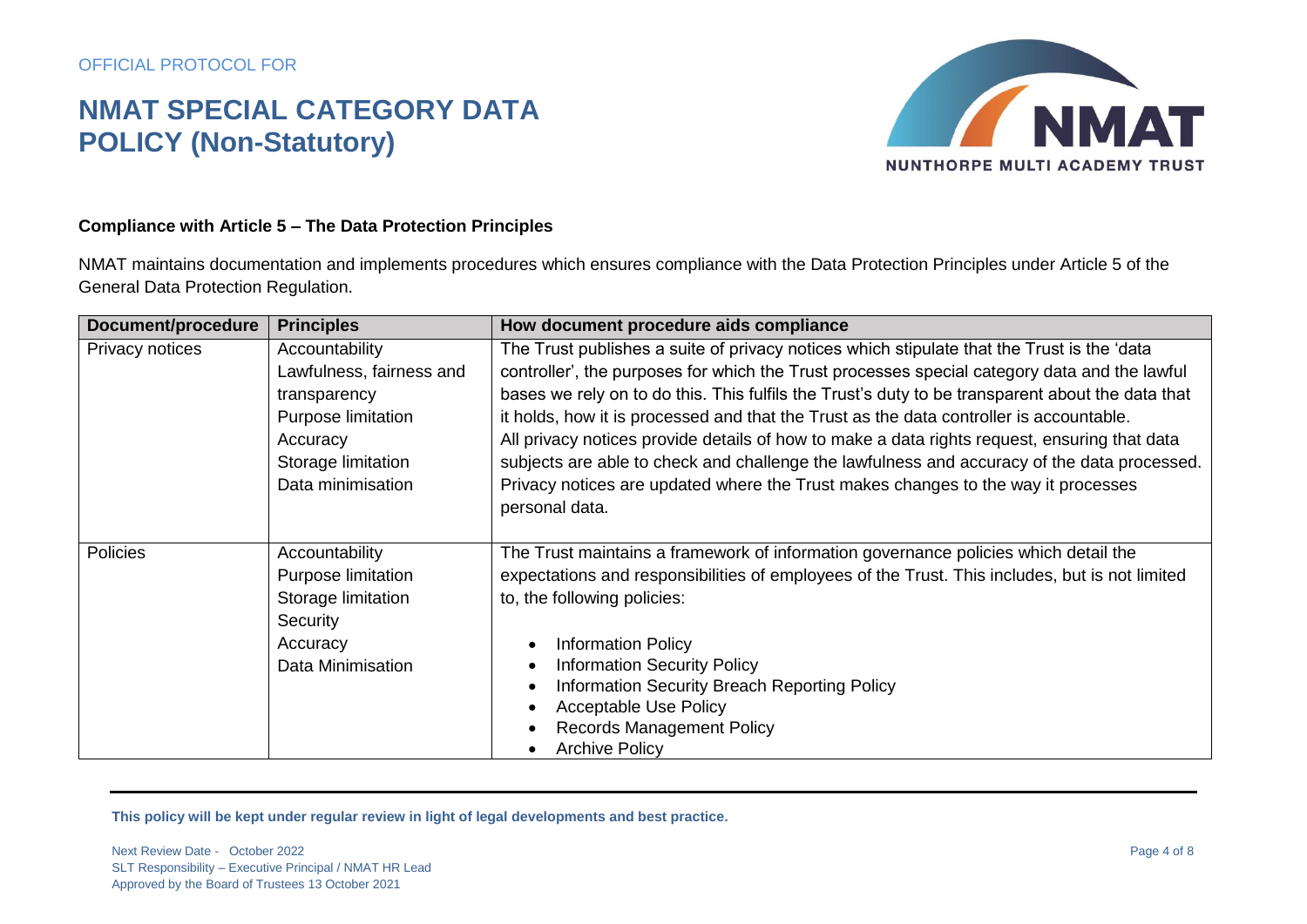

|                                                                |                                                                                 | <b>Surveillance Policy</b><br><b>Biometric Policy</b><br>These policies set out the processes in place to ensure that the purposes and duration for<br>which special category data are held are not exceeded and the security mechanisms and<br>procedures that are in place to keep this information secure. Administrative procedures for<br>ensuring personal data is recorded accurately and kept up to date are also documented.<br>These policies regularly in line with the Trust's policy review schedule to ensure the<br>processes, procedures and measures remain appropriate and effective.                                                                                                               |
|----------------------------------------------------------------|---------------------------------------------------------------------------------|-----------------------------------------------------------------------------------------------------------------------------------------------------------------------------------------------------------------------------------------------------------------------------------------------------------------------------------------------------------------------------------------------------------------------------------------------------------------------------------------------------------------------------------------------------------------------------------------------------------------------------------------------------------------------------------------------------------------------|
| <b>Information Asset</b><br>Register                           | Lawfulness, fairness and<br>transparency<br>Purpose limitation<br>Security      | Maintenance of this document fulfils the Trust's legal obligation under Article 30 of the<br>General Data Protection Regulation to keep a record of its processing activities.<br>Information assets which contain special category data have been identified and Article 6,<br>Article 9 and Schedule 1 conditions (where applicable) have been identified for each asset.<br>Retention periods for each asset, based on the Trust's retention schedule, have also been<br>identified, along with the technical and organisational security measures that are in place to<br>protect each asset.<br>This document is reviewed regularly and updated where there have been changes to the<br>Trust's data processing. |
| <b>Data Protection</b><br><b>Impact Assessments</b><br>(DPIAs) | Accountability<br>Lawfulness fairness and<br>transparency<br>Purpose limitation | The Trust conducts Data Protection Impact Assessments where it is undertaking new, high<br>risk processing, or making significant changes to existing data processing.<br>The purpose of the DPIA is to consider and document the risks associated with a project                                                                                                                                                                                                                                                                                                                                                                                                                                                     |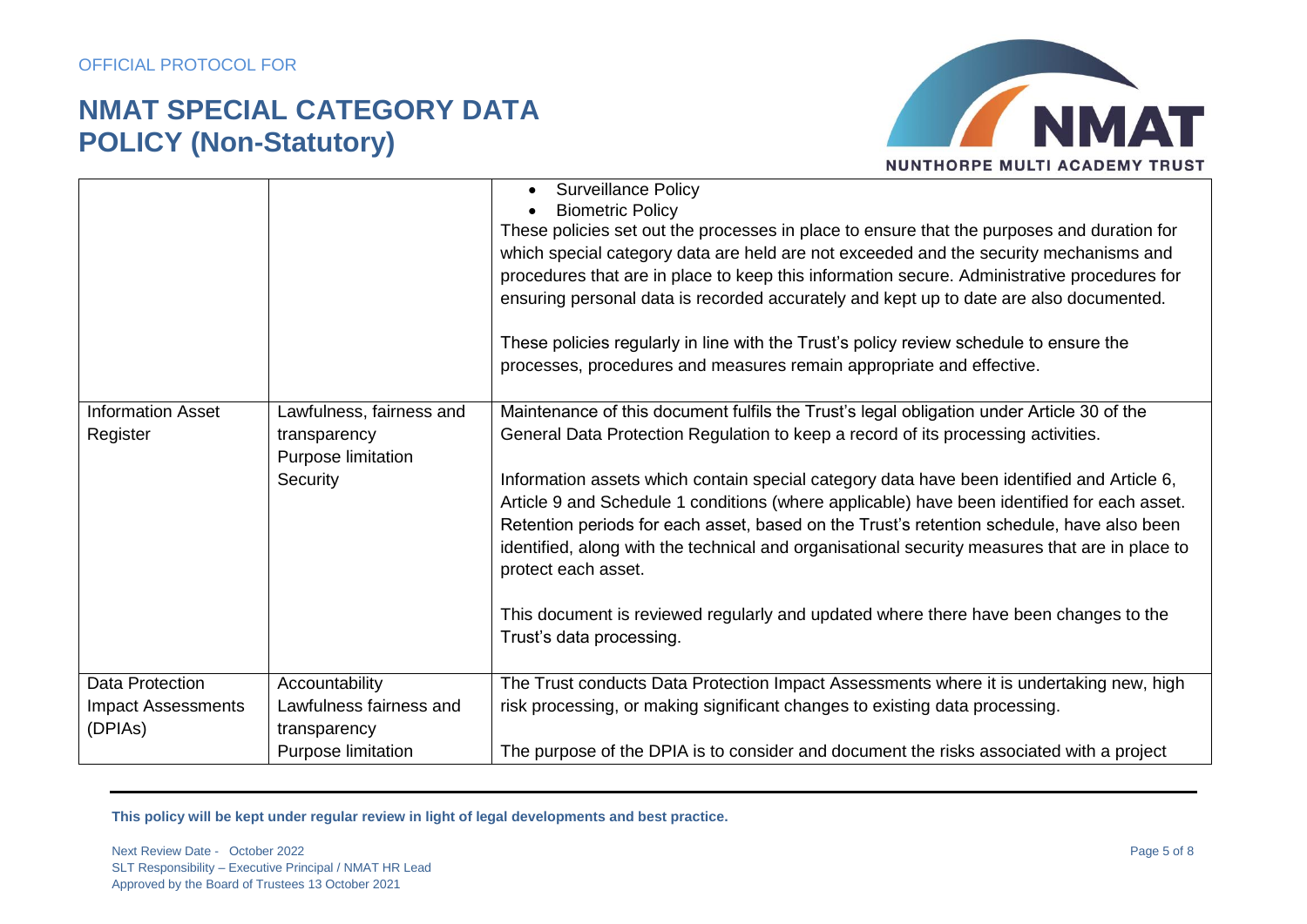

|                           | Data minimisation  | prior to its implementation, ensuring data protection is embedded by design and default.        |
|---------------------------|--------------------|-------------------------------------------------------------------------------------------------|
|                           | Accuracy           |                                                                                                 |
|                           |                    | All of the data protection principles are assessed to identify specific risks. These risks are  |
|                           |                    | then evaluated and solutions to mitigate or eliminate these risks are considered. Where a       |
|                           |                    | less privacy-intrusive alternative is available, or the project can go ahead without the use of |
|                           |                    |                                                                                                 |
|                           |                    | special category data, the Trust will opt to do this.                                           |
|                           |                    | All DPIAs are signed by the Trust's Senior Information Risk Owner and Data Protection           |
|                           |                    | Officer.                                                                                        |
| Mandatory data            | Accountability     | All staff undertake mandatory data protection training, which is refreshed every 2 years.       |
| protection training       | Security           |                                                                                                 |
|                           |                    | Staff members who have particular responsibility for managing the risks to personal data,       |
|                           |                    | such as the Senior Information Risk Owner, Specific Point of Contact and Information Asset      |
|                           |                    | Owners, undertake additional specialist training where applicable.                              |
|                           |                    |                                                                                                 |
|                           |                    | Where new processes are introduced as a result of additions to or changes to processing,        |
|                           |                    | additional training will be provided to staff members involved with the project. The            |
|                           |                    | requirement for this will be identified as part of Data Protection Impact Assessments.          |
|                           |                    |                                                                                                 |
| <b>Retention schedule</b> | Purpose limitation | The Trust does not retain special categories of data for any longer than it is necessary to do  |
| and destruction log       | Data minimisation  | so in order to fulfil our specific purposes.                                                    |
|                           |                    |                                                                                                 |
|                           |                    | The Trust has a retention schedule in place which is based on guidance issued by the            |
|                           |                    | Information and Records Management Society (IRMS). Where there is no legislative or best        |
|                           |                    | practice guidance in place, the Senior Information Risk Owner will decide how long the          |
|                           |                    | information should be retained based on the necessity to keep the information for a             |
|                           |                    | legitimate purpose or purposes. Trust has responsibility for ensuring records retention         |
|                           |                    |                                                                                                 |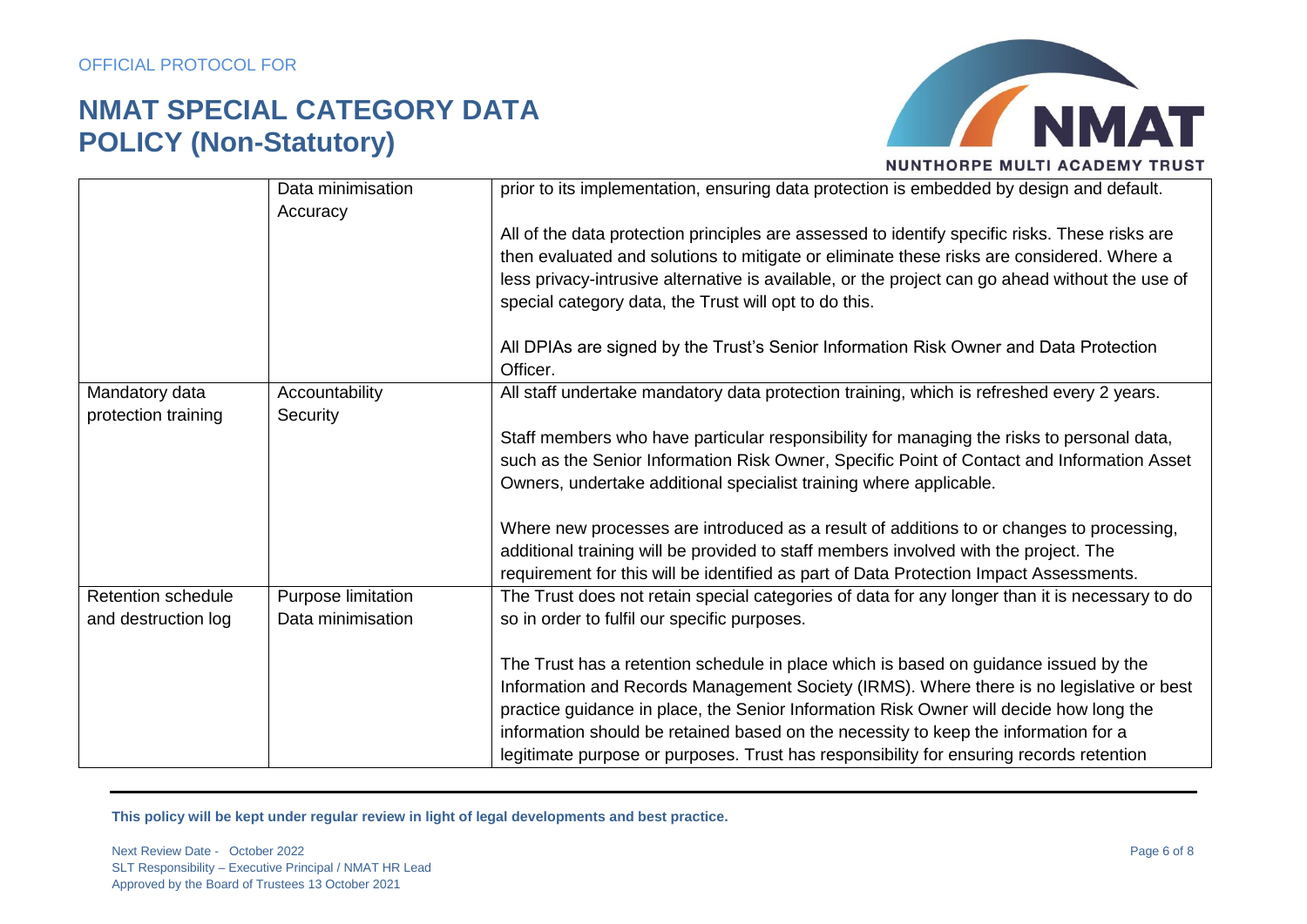

|                         |                | periods are adhered to.                                                                                                                                      |
|-------------------------|----------------|--------------------------------------------------------------------------------------------------------------------------------------------------------------|
|                         |                | The Trust also maintains a destruction log, which documents what information has been<br>destroyed, the date it was destroyed and why it has been destroyed. |
| <b>Technical and</b>    | Security       | The Trust employs the following technical and organisational security measures where                                                                         |
| organisational security | Accountability | appropriate to protect the personal and special category data that the Trust processes:                                                                      |
| measures and            | Accuracy       |                                                                                                                                                              |
| procedures.             |                | Password protection of electronic devices and systems;                                                                                                       |
|                         |                | Recorded delivery of sensitive paper documents;                                                                                                              |
| Recording and           |                | Secure, fireproof storage of paper records using a key management system;                                                                                    |
| reporting personal      |                | Clear desk policy;                                                                                                                                           |
| data breaches where     |                | Audit trails on internet use in through academy network and logging into<br>laptops/desktops;                                                                |
| necessary               |                | Regular backups that can be restored in the event of an emergency;                                                                                           |
|                         |                | Access/ permission controls;                                                                                                                                 |
|                         |                | Secure destruction of paper records;                                                                                                                         |
|                         |                | Information governance policies (detailed above);                                                                                                            |
|                         |                | Physical building security measures (locked doors, visitor sign in procedure alarm<br>system, CCTV procedure);                                               |
|                         |                | Cyber security risk prevention/measures (Firewalls such as: smoothwall and sonic                                                                             |
|                         |                | wall, anti-virus software such as: windows defender/malware bytes, phishing email                                                                            |
|                         |                | awareness, download restrictions).                                                                                                                           |
|                         |                | A full description of security measures employed by the Trust can be found in the Trust's<br>Information Security Policy referenced above.                   |